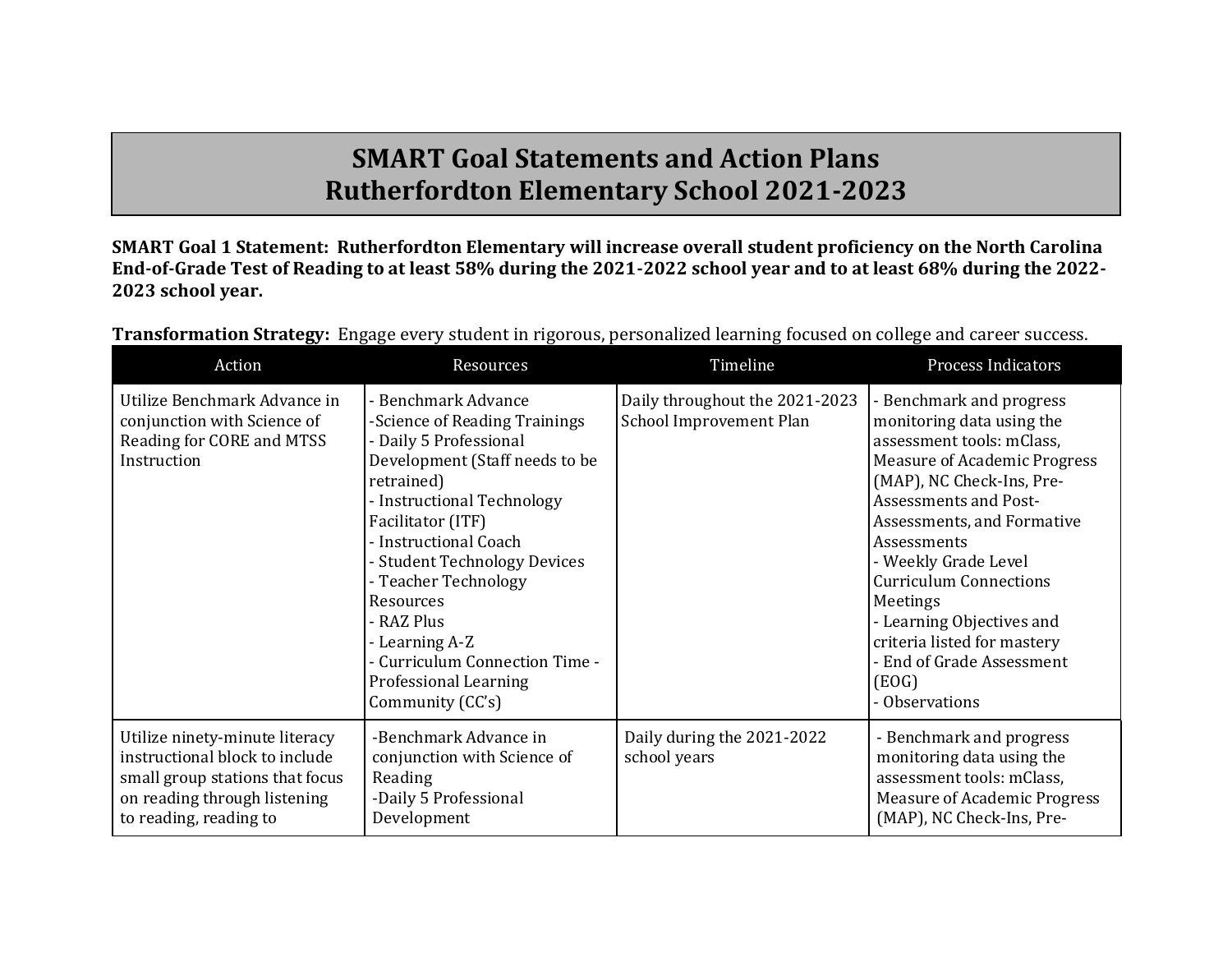| someone, reading to self,<br>vocabulary work, and writing                                                                                                                   | -Student Technology Devices<br>-Grade level reading materials<br>- Instructional Coach<br>- mClass<br>- NC Check-Ins<br>$-MAP$<br>- Curriculum Connection Time<br>- Professional Learning<br>Community (CC's)<br>-NC WiseOwl<br>-Epic<br>-ReadWorks<br>-Texas Reading Fluency<br>-3rd/4th/5th Grade Portfolios |                                                                        | Assessments and Post-<br>Assessments, and Formative<br>Assessments<br>- End of Grade Assessment<br>(EOG)<br>- Observations<br>- Lesson plans                                                                                                                                         |
|-----------------------------------------------------------------------------------------------------------------------------------------------------------------------------|----------------------------------------------------------------------------------------------------------------------------------------------------------------------------------------------------------------------------------------------------------------------------------------------------------------|------------------------------------------------------------------------|--------------------------------------------------------------------------------------------------------------------------------------------------------------------------------------------------------------------------------------------------------------------------------------|
| Utilize a thirty minute to one -<br>hour MTSS period (BLAST<br>OFF) to provide instruction in<br>what students need based on<br>MAP data, mClass data, and<br>teacher input | - Thirty minutes to one hour of<br><b>MTSS</b><br>- BLAST OFF Planning and<br><b>Intervention Calendars</b><br>- MAP data<br>- Teachers<br>- Lead Teacher<br>- Instructional Coaches<br>- Heggerty<br>- Education Galaxy and Lift Off<br>- Spotlight on Comprehension<br>- Florida Center Reading<br>Research  | Daily during the 2021-2022<br>school year and 2022-2023<br>school year | - Progress monitoring through<br>MAP, Check-Ins, and<br><b>Formative Assessments</b><br>- Grade level calculators and<br>individual group progress<br>monitoring graphs will be<br>reviewed to assess<br>effectiveness<br>- Teacher Observations<br>- Lesson Plans<br>- Observations |
| K-5 teachers will create<br>differentiated lesson plans and<br>assignments to target<br>personalized learning for all<br>students                                           | - RCS Instructional Resources<br>-Freckle<br>-Education Galaxy & Liftoff<br><b>Adaptive Intervention Program</b><br>-Raz-Plus                                                                                                                                                                                  | Daily throughout the 2021-2023<br>School Improvement Plan              | -Lesson Plans indicating<br>differentiating of needs and<br>personalized learning                                                                                                                                                                                                    |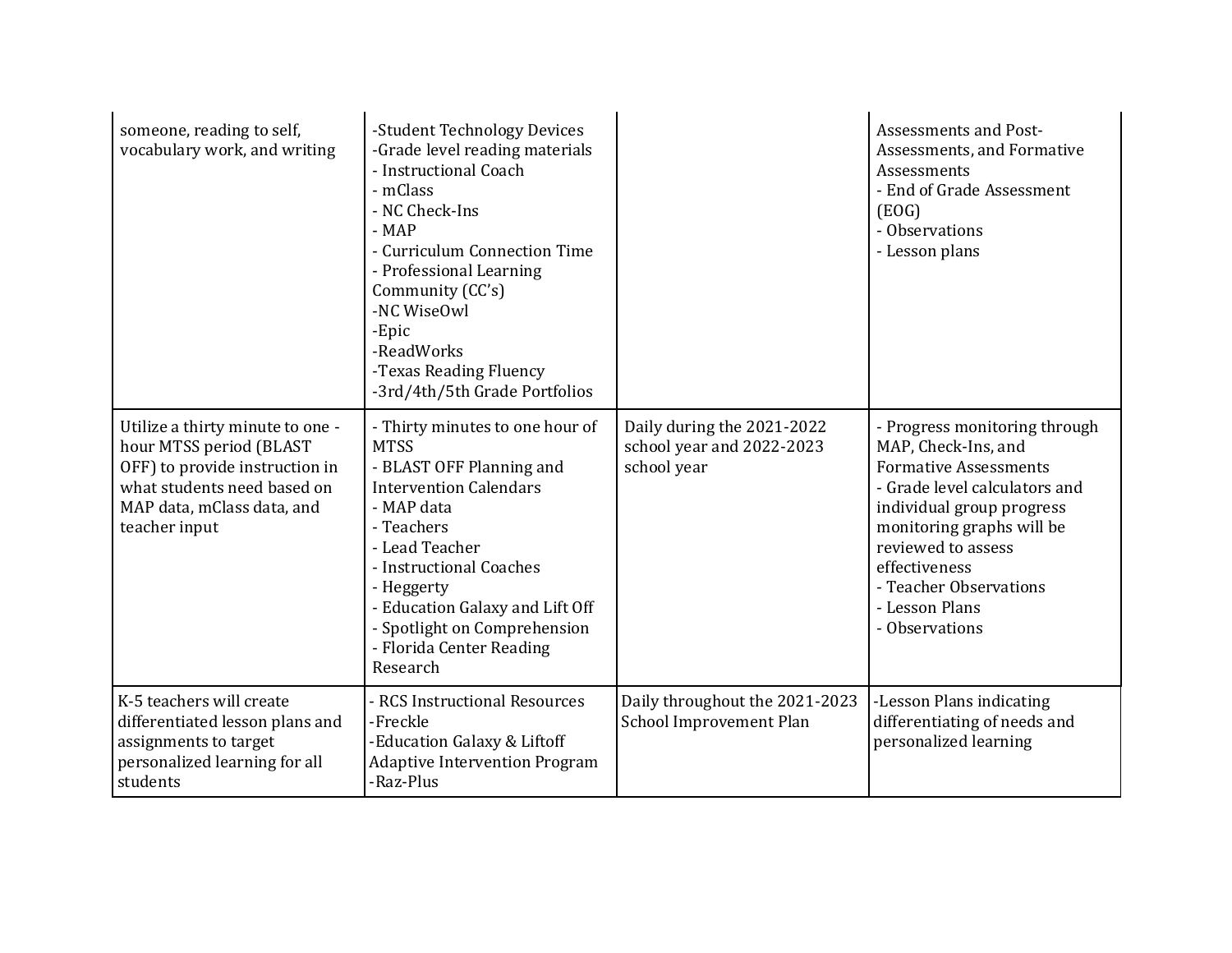| formative and summative<br>classroom assessments<br>-NC Check-Ins |
|-------------------------------------------------------------------|
|-------------------------------------------------------------------|

**Transformation Strategy:** Ensure that a comprehensive, integrated system of support fosters students' social and emotional health.

| Action                                                                                                                                                                          | Resources                                                                                                                                     | Timeline                                                                           | <b>Process Indicators</b>                                                                                                                                      |
|---------------------------------------------------------------------------------------------------------------------------------------------------------------------------------|-----------------------------------------------------------------------------------------------------------------------------------------------|------------------------------------------------------------------------------------|----------------------------------------------------------------------------------------------------------------------------------------------------------------|
| Implement school-wide core<br>behavior practices. These<br>practices will promote success<br>for all students                                                                   | - MTSS Behavior School Matrix<br>- Classroom Discipline Data<br>- School-wide Discipline Data<br>-Monthly Data Meetings<br>- School Counselor | August to June Daily throughout<br>the 2021-2023 School<br><b>Improvement Plan</b> | -Office Discipline Referrals<br>-Class Dojo Reports School-wide<br>-MTSS Behavior Data<br>-School-wide Celebrations based<br>on individual class participation |
| Implement the Second Step<br>Social and Emotional Learning<br>Curriculum Pre-K-5th Grade with<br>fidelity                                                                       | -SEL Weekly and Daily Lessons<br>-SEL Trainings with Educational<br>and Behavioral Analyst                                                    | August to June Daily throughout<br>the 2021-2023 School<br>Improvement Plan        | -BOY Pre-Test and EOY Post-Test                                                                                                                                |
| School counselor will provide<br>classroom guidance, small group<br>and individual counseling in<br>order to meet the social and<br>emotional learning needs of all<br>students | -School Counseling Program<br>-SEL resources<br>-Social Skills Intervention<br>Groups                                                         | August to June Daily throughout<br>the 2021-2023 School<br><b>Improvement Plan</b> | -School Counseling Calendars<br>-MTSS Behavior Data                                                                                                            |
| School-Wide Behavior Tracking<br>through the use of Class Dojo                                                                                                                  | -Individual Classroom Reports<br>(daily, weekly, monthly, etc.)<br>-Individual Student Reports<br>(daily, weekly, monthly, etc.)              | August to June Daily throughout<br>the 2021-2023 School<br><b>Improvement Plan</b> | -MTSS Behavior Data<br>-Plans developed to specific<br>student needs and monitored<br>with fidelity                                                            |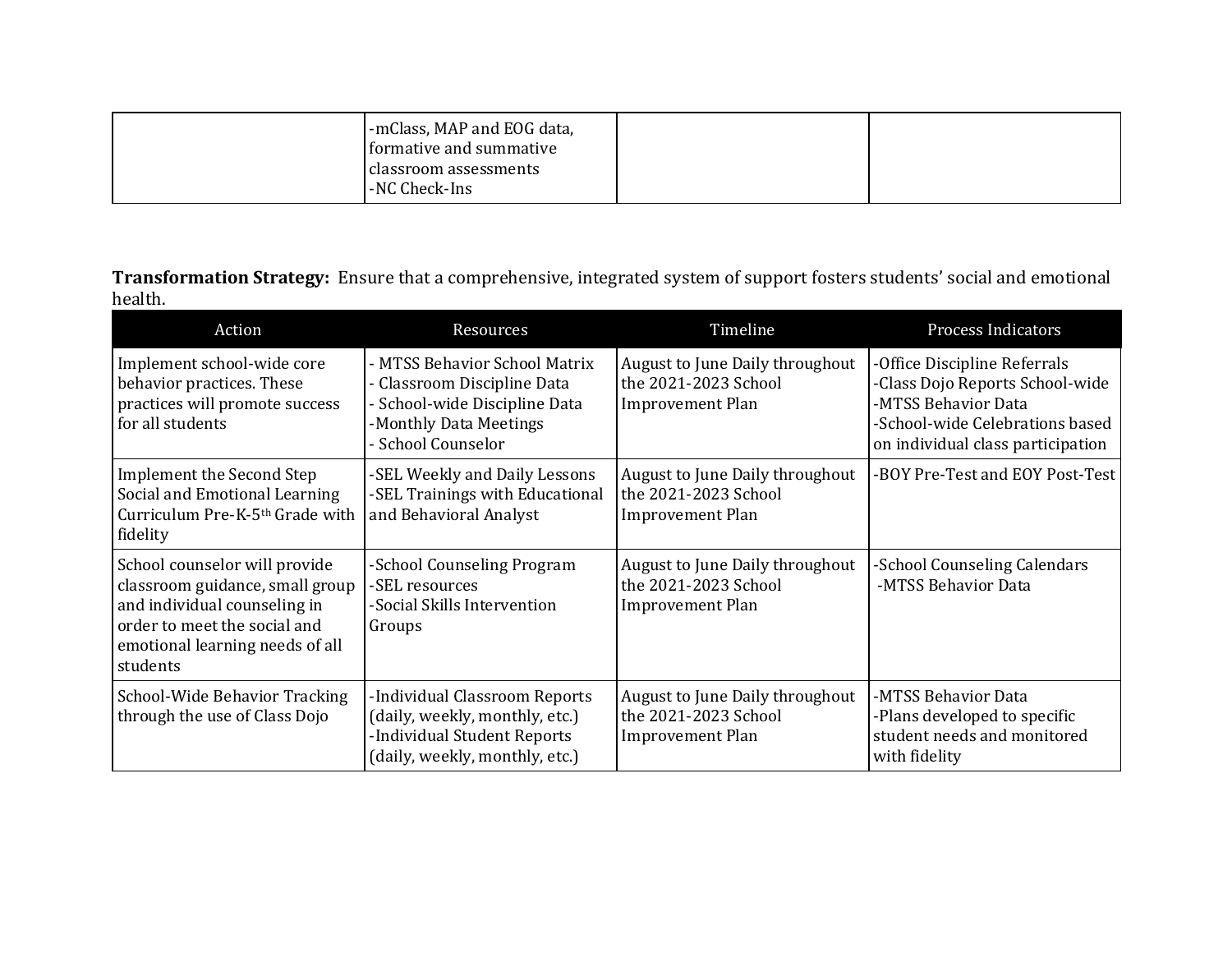| <b>Outside Agency Referrals</b>                                                                                        | -Family Preservation<br>-Solid Foundations<br>-Preferred Choice Health Care<br>-Department of Social Services<br>-Outreach Specialist<br>-School Social Worker<br>- Mobile Crisis                                                                     | August to June Daily throughout<br>the 2021-2023 School<br><b>Improvement Plan</b>  | - Referral Tracking Data and<br>follow-up                                      |
|------------------------------------------------------------------------------------------------------------------------|-------------------------------------------------------------------------------------------------------------------------------------------------------------------------------------------------------------------------------------------------------|-------------------------------------------------------------------------------------|--------------------------------------------------------------------------------|
| Implement a cross-grade level<br>reading buddy program                                                                 | -Master Schedule that allows 20<br>minutes of time to allow whole<br>school implementation at least<br>twice each six weeks<br>- Match grade levels with one<br>another based on grade level<br>population and availability of<br>other support staff | Monitored by administration<br>and grade levels to ensure<br>fidelity               | - Student and staff surveys                                                    |
| Continue efforts for continuous<br>problem solving for students<br>with the Student Services<br>Management Team (SSMT) | -SSMT Committee<br>(Administration, School<br>Counselor, School Nurse, School<br>Social Worker)<br>-SSMT Online Referral Form for<br>teachers and staff                                                                                               | <b>August to June Weekly</b><br>throughout the 2021-2023<br>School Improvement Plan | -SSMT Weekly Notes and follow-<br>ups regarding student concerns<br>and issues |

## **Transformation Strategy:** Ensure all students' equitable access to safe, modern educational facilities and appropriate learning resources.

| Action                          | Resources                                                                                                  | Timeline                                                                                                       | <b>Process Indicators</b>                                                           |
|---------------------------------|------------------------------------------------------------------------------------------------------------|----------------------------------------------------------------------------------------------------------------|-------------------------------------------------------------------------------------|
| <b>STEAM Lab Specials Class</b> | - RCS Instructional Resources<br>(Science Instructional<br>Framework)<br>-Hands on projects and activities | Weekly class for all K-5 students   -Lesson Plans<br>throughout the 2021-2023<br>School Improvement Plan Cycle | -Classroom Assessments<br>-Project based activities aligned<br>to science standards |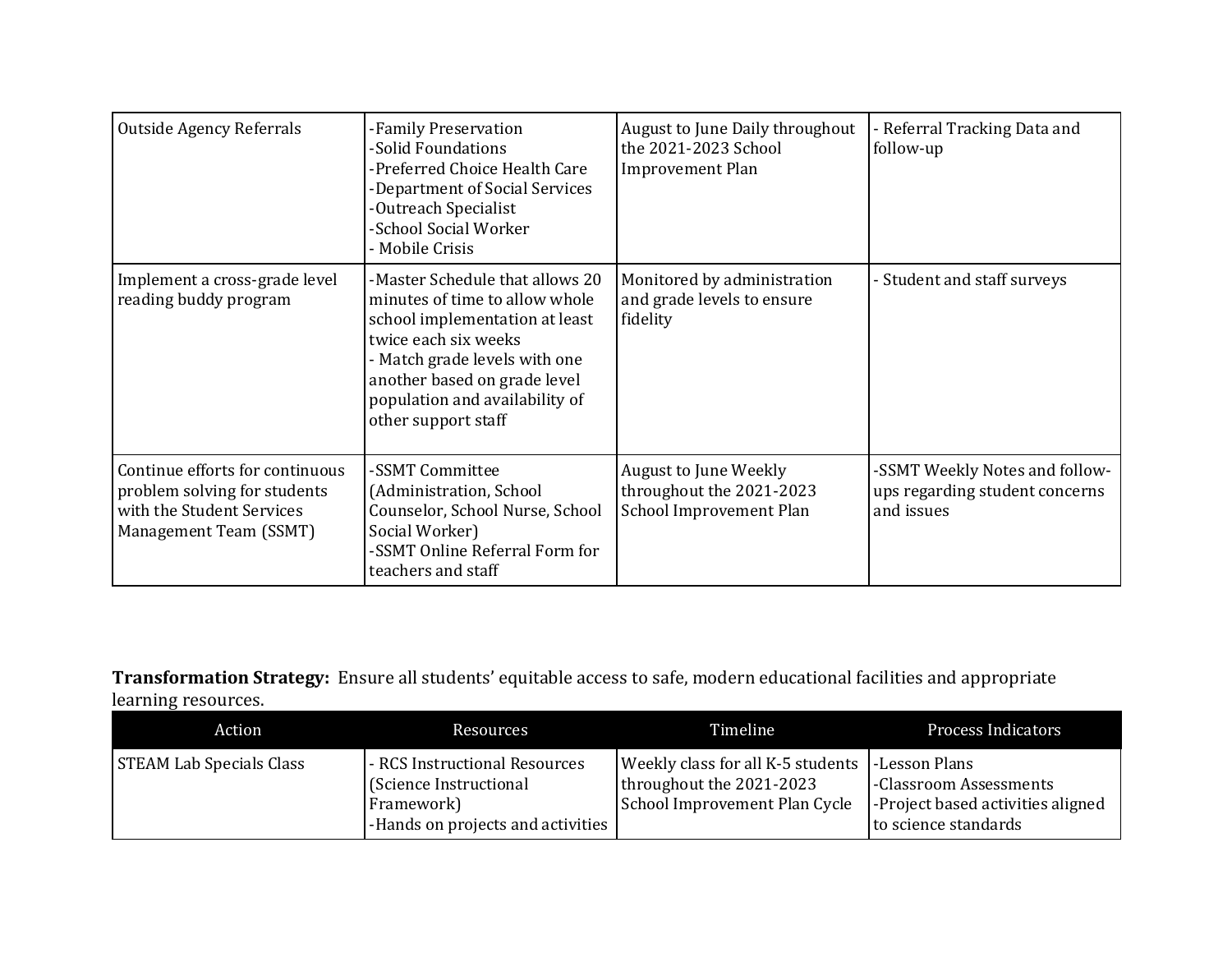|                                                                            | -Professional Development for<br>Instructor<br>-Grant funds and other monies<br>necessary to secure materials<br>and supplies<br>- STEAM Supply Cart Check-Out<br>System for Classroom Use              |                                                                                    |                                                                                                                                                                                                                                                                 |
|----------------------------------------------------------------------------|---------------------------------------------------------------------------------------------------------------------------------------------------------------------------------------------------------|------------------------------------------------------------------------------------|-----------------------------------------------------------------------------------------------------------------------------------------------------------------------------------------------------------------------------------------------------------------|
| Provide a safe environment for<br>students and staff to teach and<br>learn | -Safety Cameras<br>-School Resource Officer<br>-School Crisis Plan<br>-Ident-a-Kid Program<br>-SafeSchools Online Training<br>-LobbyGuard Visitor Check-In<br>System<br>-Critical Incident Response Kit | August to June Daily throughout<br>the 2021-2023 School<br><b>Improvement Plan</b> | -Safety Camera Footage<br>-Routine walkthrough visits by<br>SRO.<br>-Documentation of SafeSchools<br>Training and School Crisis<br>Training<br>-LobbyGuard visitor reports<br>-Crisis Prevention Training (CPI)<br>for EC staff in self-contained<br>classrooms |

**Transformation Strategy:** Initiate, sustain, and leverage strong external partnerships that support student learning and school success.

| Action                                                                                         | <b>Resources</b>                                                                                      | Timeline                                                                                                                                                                           | <b>Process Indicators</b>                                                                                                                                        |
|------------------------------------------------------------------------------------------------|-------------------------------------------------------------------------------------------------------|------------------------------------------------------------------------------------------------------------------------------------------------------------------------------------|------------------------------------------------------------------------------------------------------------------------------------------------------------------|
| Continue to provide family<br>engagement opportunities both<br>whole school and by grade level | -Title I Parent Engagement<br>Coordinator<br>-Grade Level Teachers<br>-Grade Level Resource Materials | -One Whole School Family<br>Engagement Night each<br>semester (Spring will be K-2, 3-<br>5)<br>-Grade levels will host family<br>involvement events a minimum<br>of once each year | - Documented attendance at<br>whole school or K-2, 3-5 family<br>engagements nights<br>- Documented attendance at<br>grade level parent engagement<br>activities |
| Continue to promote and recruit<br>Lunch Buddies                                               | -Lunch Buddies<br>-School Counselor                                                                   | Monthly October to May<br>throughout the 2021-2023<br>School Improvement Plan                                                                                                      | -Lunch Buddies Log                                                                                                                                               |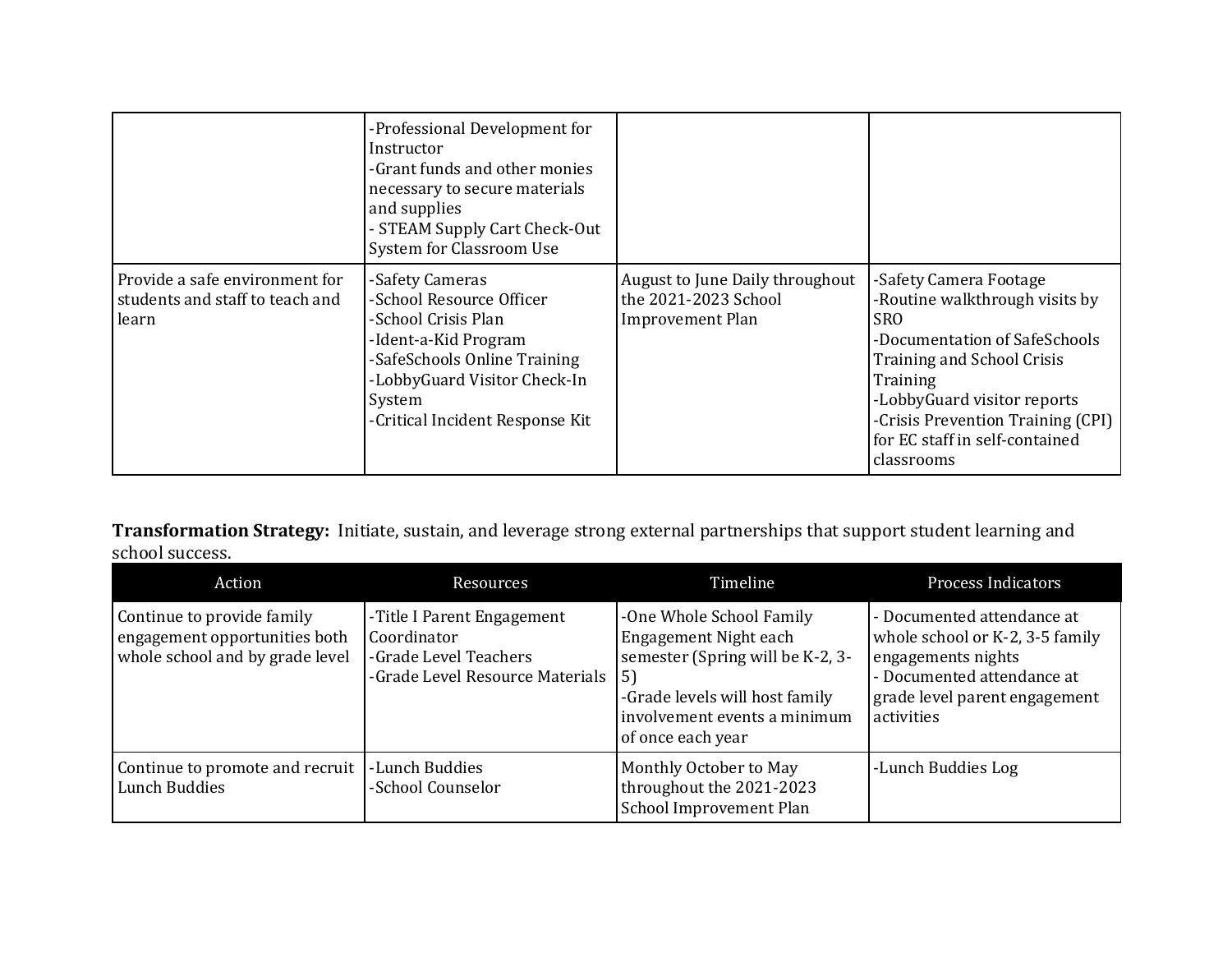|                                                                                                    | -Local Government agencies<br>(Rutherfordton Police,<br>Rutherfordton Fire Department,<br>$etc.$ )<br>- Partner with the community<br>(i.e. Businesses, churches, etc.)                                |                                                                                    |                                                                                                                                                 |
|----------------------------------------------------------------------------------------------------|--------------------------------------------------------------------------------------------------------------------------------------------------------------------------------------------------------|------------------------------------------------------------------------------------|-------------------------------------------------------------------------------------------------------------------------------------------------|
| Continue to promote and recruit<br><b>Reading Buddy Mentors</b>                                    | -Mentors<br>-School Counselor<br>Local Government agencies<br>(Rutherfordton Police,<br>Rutherfordton Fire Department,<br>$etc.$ )<br>-Partner with the community<br>(i.e. Businesses, churches, etc.) | Weekly October to May<br>throughout the 2021-2023<br>School Improvement Plan       | -Reading Mentor Log                                                                                                                             |
| Provide timely communication<br>parents/guardians and the<br>community through multiple<br>mediums | -Class Dojo<br>-Phone Calls<br>-Facebook<br>-School Website<br>-Rocket Family Weekly Update                                                                                                            | August to June Daily throughout<br>the 2021-2023 School<br><b>Improvement Plan</b> | -Teacher Communication Logs<br>-Class and individual student<br>reports in Dojo<br>-Historical records of Facebook,<br>School Edilo and Website |
| Enhance student services with<br>our Backpack Food Program<br>and school clothes closet            | -Guidance Counselor<br>-Community Donations<br>-RHI Legacy Foundation<br>-Second Harvest                                                                                                               | Weekly during the 2021-2023<br>school years                                        | - Backpack Food Program<br>Survey<br>-Backpack Food Program<br><b>Participation Documentation</b>                                               |
| Utilize partnerships with local<br>agencies to support student<br>learning and school success      | -Friendship Club with First<br>United Methodist in<br>Rutherfordton to help<br>students with academics and<br>social and emotional learning                                                            | Weekly during the 2021-2023<br>School Improvement Plan                             | -Log of participants                                                                                                                            |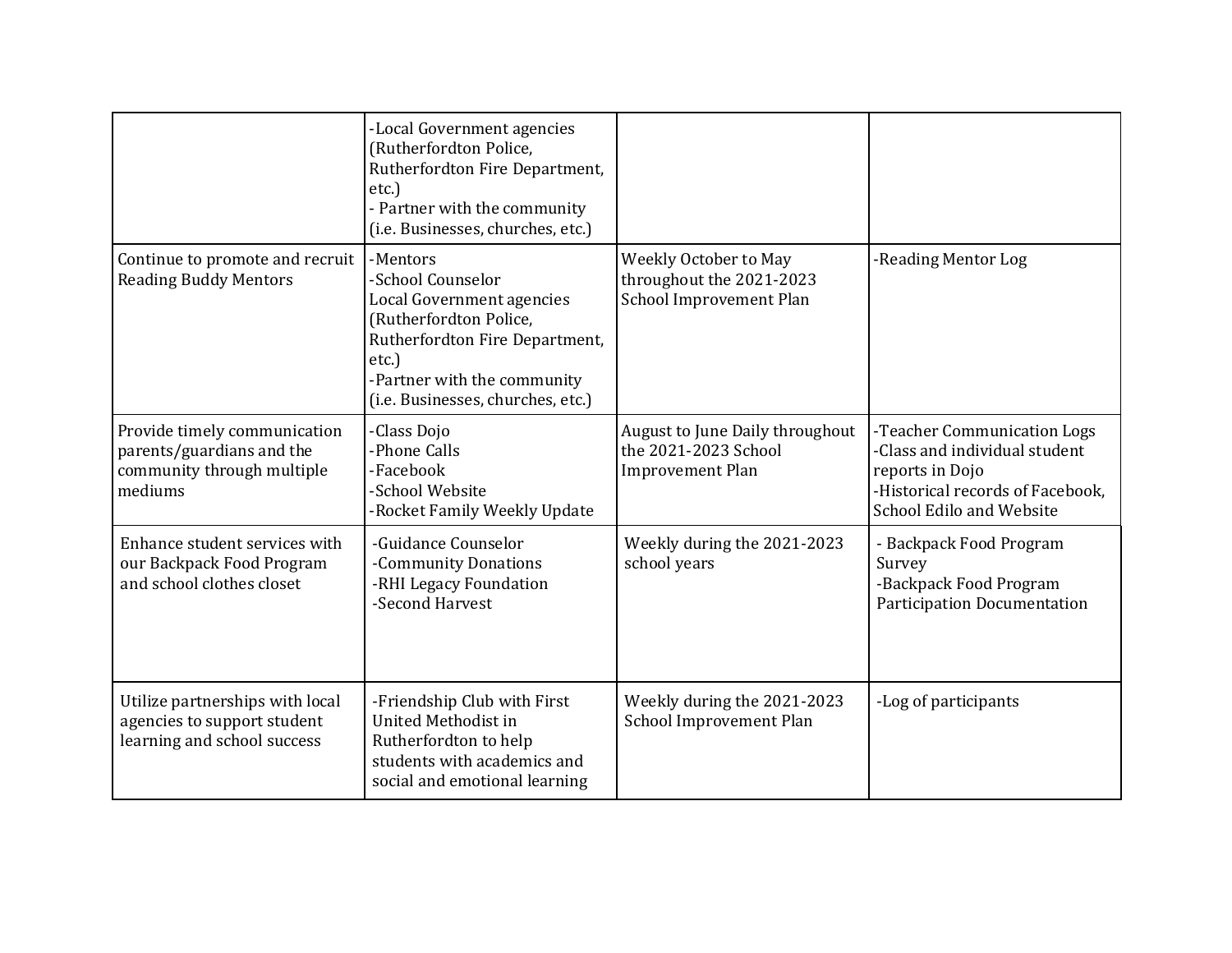**SMART Goal 2 Statement: Rutherfordton Elementary will increase overall student proficiency on the North Carolina End-of-Grade Test of Math to at least 58% during the 2021-2022 school year and to at least 68% during the 2022- 2023 school year.** 

| Action                                                                                                                                                                                                                                           | Resources                                                                                                                                                                                                                      | Timeline                                                                                                                                                                        | Process Indicators                                                                                                                                                                              |
|--------------------------------------------------------------------------------------------------------------------------------------------------------------------------------------------------------------------------------------------------|--------------------------------------------------------------------------------------------------------------------------------------------------------------------------------------------------------------------------------|---------------------------------------------------------------------------------------------------------------------------------------------------------------------------------|-------------------------------------------------------------------------------------------------------------------------------------------------------------------------------------------------|
| K-5 teachers will be directed by<br>and utilize Eureka Math and the<br>Math Instructional Framework<br>site for Core and MTSS<br>Instruction                                                                                                     | - RCS Instructional Resources<br>(Math Instructional Framework)<br>- MAP and EOG data, formative<br>and summative assessments<br>- Promethean Board, iPads, and<br>other technology<br>- Instructional Coach<br>- Lesson Plans | - Daily throughout the 2021-<br>2023 School Improvement Plan<br>- Monitored weekly by teachers<br>during grade level PLCs                                                       | - Daily Lesson Plans<br>- Grade Level meeting notes from<br>weekly PLC's<br>- Assessments including scores,<br>MAP Scores, and classroom<br>assessments<br>- Administration Observation<br>data |
| Master schedule will incorporate<br>60-minute math block for all<br>grade levels                                                                                                                                                                 | - Master schedule will provide<br>uninterrupted block of<br>instructional core time<br>- Weekly Grade Level PLC<br>meeting times<br>- Instructional Coach<br>- MIF                                                             | - Daily throughout the 2021-<br>2023 School Improvement Plan<br>-Monitored weekly by teachers<br>during grade level PLCs                                                        | -Students will be monitored<br>using MAP (K-5), NC Check-Ins<br>(3rd, 4th and 5th Grade Math)<br>and classroom assessments (K-<br>5)                                                            |
| Students will participate in<br>BLAST OFF time for 30-minute<br>small group math intervention<br>or math enrichment time based<br>on student's MTSS level<br>determined by benchmark<br>results in accordance with RCS<br><b>MTSS Guidelines</b> | - BLAST Off Planning Calendars<br>- Weekly common grade level<br>planning for teachers<br>- MAP data<br>- Data Meetings<br>- Tutors                                                                                            | -September, January and May<br>assessments<br>-Daily throughout the 2021-<br>2023 School Improvement Plan<br>(October - December, Session 1<br>and February - April, Session 2) | -Grade level calculators and<br>individual group progress<br>monitoring graphs will be<br>reviewed to assess effectiveness.<br>-Fidelity checks on a weekly<br>basis by grade level teams       |

**Transformation Strategy:** Engage every student in rigorous, personalized learning focused on college and career success.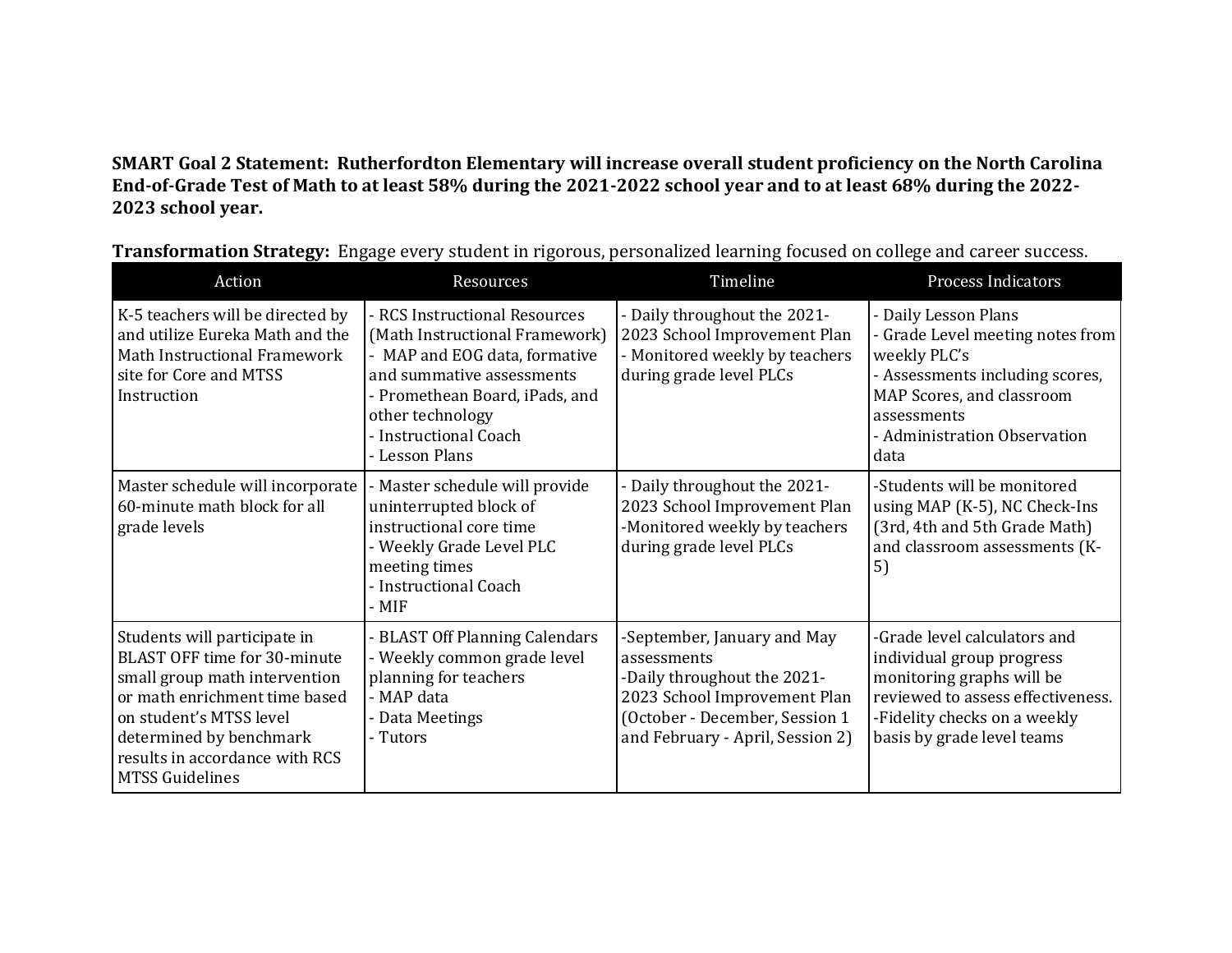| Grade Level Instructional Teams<br>will develop standards-aligned<br>units of instruction for Math.<br>Units will include learning<br>objectives and criteria for<br>mastery pre- and post-tests to<br>assess student mastery, well-<br>designed learning activities<br>aligned to learning objectives,<br>and corresponding materials | -Weekly common grade level<br>planning for teachers<br>- RCS Instructional Resources<br>including MIF<br>- Math standards<br>- Planning notes with special<br>education and ELL teachers to<br>ensure units address the needs<br>of all learners | -Daily throughout the 2021-<br>2023 School Improvement Plan | -Learning Objectives and criteria<br>listed for mastery<br>-Pre-tests<br>-Post-tests<br>-Learning activities<br>-Student Surveys of<br>engagement/interest |
|----------------------------------------------------------------------------------------------------------------------------------------------------------------------------------------------------------------------------------------------------------------------------------------------------------------------------------------|--------------------------------------------------------------------------------------------------------------------------------------------------------------------------------------------------------------------------------------------------|-------------------------------------------------------------|------------------------------------------------------------------------------------------------------------------------------------------------------------|
| Create and provide<br>differentiated lessons and<br>assignments to target<br>personalized learning for all<br>students                                                                                                                                                                                                                 | -RCS Instructional Resources<br>(MIF)<br>-Freckle<br>-Education Galaxy & Liftoff<br><b>Adaptive Intervention Program</b><br>-MAP and EOG data, formative<br>and summative classroom<br>assessments<br>-NC Check-Ins for grades 4-5               | Daily throughout the 2021-2023<br>School Improvement Plan   | -Lesson Plans indicating<br>differentiating of needs and<br>personalized learning                                                                          |

**Transformation Strategy:** Ensure that a comprehensive, integrated system of support fosters students' social and emotional health.

| Action                                                                                                        | <b>Resources</b>                                                                                                                              | Timeline                                                                           | <b>Process Indicators</b>                                                                                                                                      |
|---------------------------------------------------------------------------------------------------------------|-----------------------------------------------------------------------------------------------------------------------------------------------|------------------------------------------------------------------------------------|----------------------------------------------------------------------------------------------------------------------------------------------------------------|
| Implement school-wide core<br>behavior practices. These<br>practices will promote success<br>for all students | - MTSS Behavior School Matrix<br>- Classroom Discipline Data<br>- School-wide Discipline Data<br>-Monthly Data Meetings<br>- School Counselor | August to June Daily throughout<br>the 2021-2023 School<br><b>Improvement Plan</b> | -Office Discipline Referrals<br>-Class Dojo Reports School-wide<br>-MTSS Behavior Data<br>-School-wide Celebrations based<br>on individual class participation |
| Implement the Second Step<br>Social and Emotional Learning<br>Curriculum Pre-K-5th Grade with<br>fidelity     | -SEL Weekly and Daily Lessons<br>-SEL Trainings with Gladstone                                                                                | August to June Daily throughout<br>the 2021-2023 School<br><b>Improvement Plan</b> | -BOY Pre-Test and EOY Post-Test                                                                                                                                |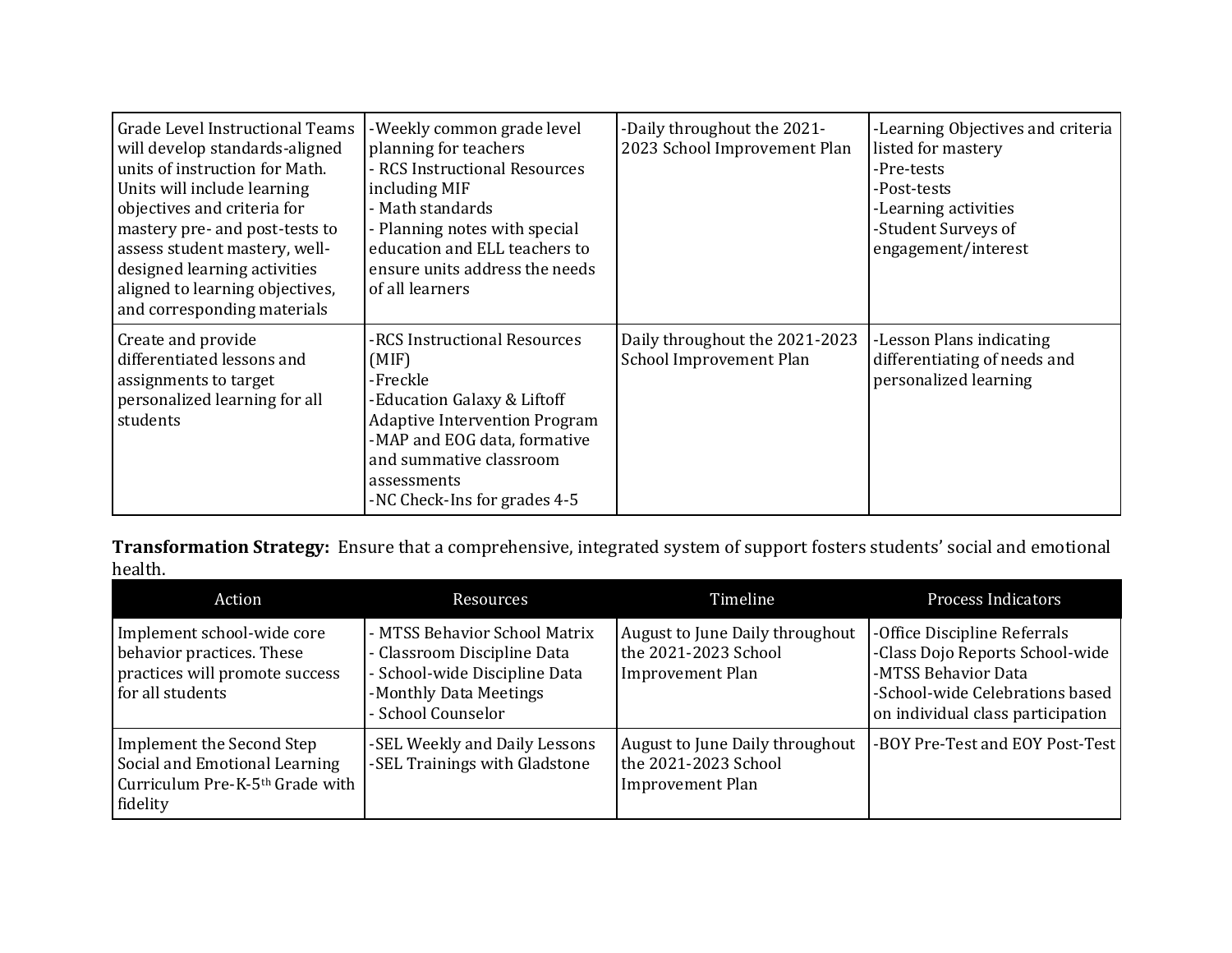| School counselor will provide<br>classroom guidance, small group<br>and individual counseling in<br>order to meet the social and<br>emotional learning needs of all<br>students | -School Counseling Program -<br><b>SEL</b> resources<br>Social Skills Intervention Groups                                                                                                                                                             | August to June Daily throughout<br>the 2021-2023 School<br><b>Improvement Plan</b> | -School Counseling Calendars -<br><b>MTSS Behavior Data</b>                                         |
|---------------------------------------------------------------------------------------------------------------------------------------------------------------------------------|-------------------------------------------------------------------------------------------------------------------------------------------------------------------------------------------------------------------------------------------------------|------------------------------------------------------------------------------------|-----------------------------------------------------------------------------------------------------|
| School-Wide Behavior Tracking<br>through the use of Class Dojo                                                                                                                  | -Individual Classroom Reports<br>(daily, weekly, monthly, etc.)<br>-Individual Student Reports<br>(daily, weekly, monthly, etc.)                                                                                                                      | August to June Daily throughout<br>the 2021-2023 School<br><b>Improvement Plan</b> | -MTSS Behavior Data<br>-Plans developed to specific<br>student needs and monitored<br>with fidelity |
| <b>Outside Agency Referrals</b>                                                                                                                                                 | -Family Preservation<br>-Solid Foundations<br>-Preferred Choice Health Care<br>-Department of Social Services<br>-Outreach Specialist<br>-School Social Worker<br>- Mobile Crisis                                                                     | August to June Daily throughout<br>the 2021-2023 School<br>Improvement Plan        | - Referral Tracking Data and<br>follow-up                                                           |
| Implement a cross-grade level<br>reading buddy program                                                                                                                          | -Master Schedule that allows 20<br>minutes of time to allow whole<br>school implementation at least<br>twice each six weeks<br>- Match grade levels with one<br>another based on grade level<br>population and availability of<br>other support staff | Monitored by administration<br>and grade levels to ensure<br>fidelity              | - Student and staff surveys                                                                         |
| Continue efforts for continuous<br>problem solving for students<br>with the Student Services<br>Management Team (SSMT)                                                          | -SSMT Committee<br>(Administration, School<br>Counselor, School Nurse, School<br>Social Worker)<br>-SSMT Online Referral Form for<br>teachers and staff                                                                                               | August to June Weekly<br>throughout the 2021-2023<br>School Improvement Plan       | -SSMT Weekly Notes and follow-<br>ups regarding student concerns<br>and issues                      |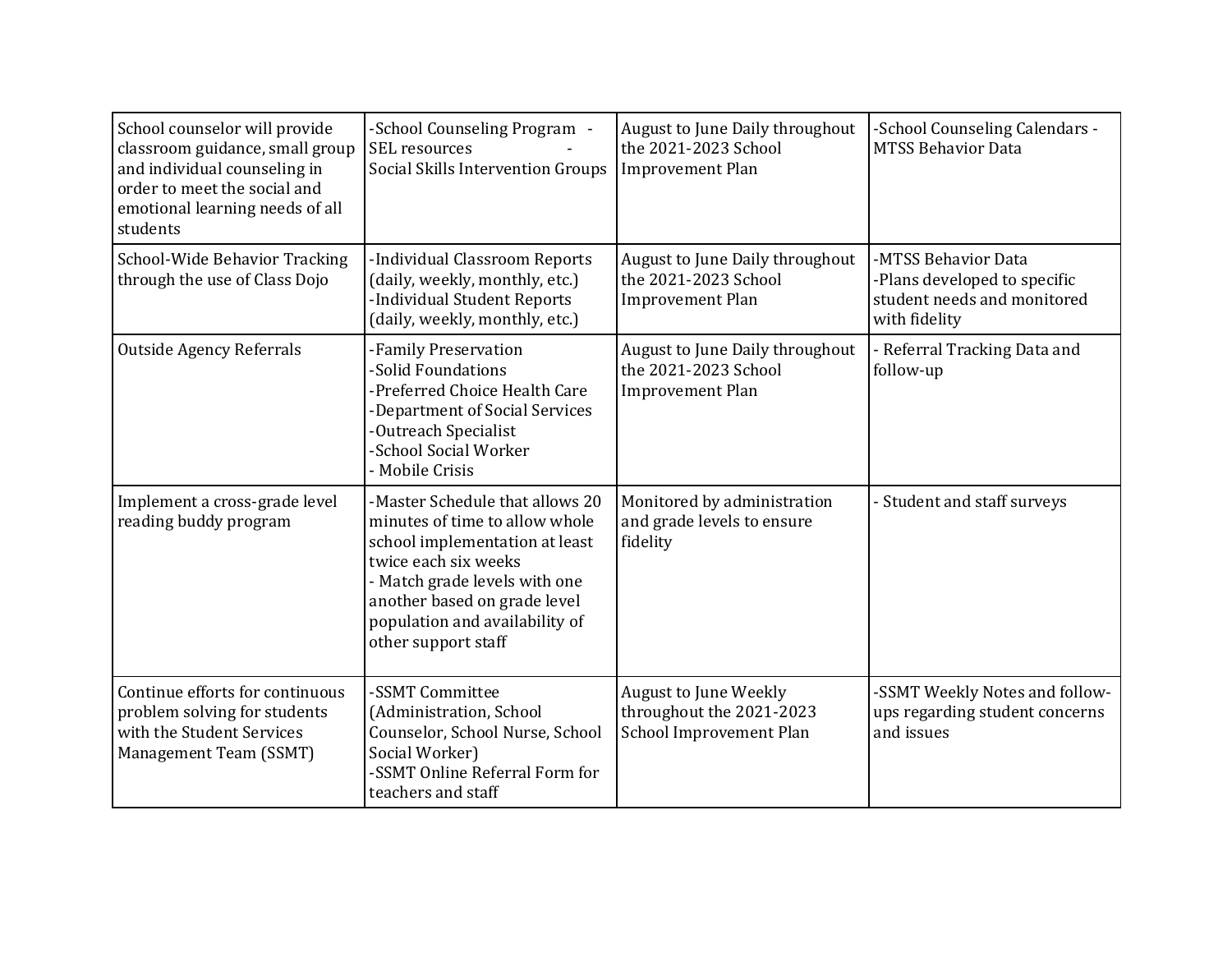**Transformation Strategy:** Ensure all students' equitable access to safe, modern educational facilities and appropriate learning resources.

| Action                                                                     | Resources                                                                                                                                                                                                                                                                                                | Timeline                                                                                       | <b>Process Indicators</b>                                                                                                                                                                                                                                               |
|----------------------------------------------------------------------------|----------------------------------------------------------------------------------------------------------------------------------------------------------------------------------------------------------------------------------------------------------------------------------------------------------|------------------------------------------------------------------------------------------------|-------------------------------------------------------------------------------------------------------------------------------------------------------------------------------------------------------------------------------------------------------------------------|
| <b>STEAM Lab Specials Class</b>                                            | - RCS Instructional Resources<br>(Science Instructional<br>Framework)<br>-Hands on projects and activities<br>-Professional Development for<br>Instructor<br>-Grant funds and other monies<br>necessary to secure materials<br>and supplies<br>- STEAM Supply Cart Check-Out<br>System for Classroom Use | Weekly class for all K-5 students<br>throughout the 2021-2023<br>School Improvement Plan Cycle | -Lesson Plans<br>-Classroom Assessments<br>-Project based activities aligned<br>to science standards                                                                                                                                                                    |
| Provide a safe environment for<br>students and staff to teach and<br>learn | -Safety Cameras<br>-School Resource Officer<br>-School Crisis Plan<br>-Ident-a-Kid Program<br>-Safe Schools Online Training<br>-Lobby Guard Visitor Check-In<br>System<br>-Critical Incident Response Kit                                                                                                | August to June Daily throughout<br>the 2021-2023 School<br><b>Improvement Plan</b>             | -Safety Camera Footage<br>-Routine walkthrough visits by<br><b>SRO</b><br>-Documentation of Safe Schools<br>Training and School Crisis<br>Training<br>-Lobby Guard visitor reports<br>-Crisis Prevention Training (CPI)<br>for EC staff in self-contained<br>classrooms |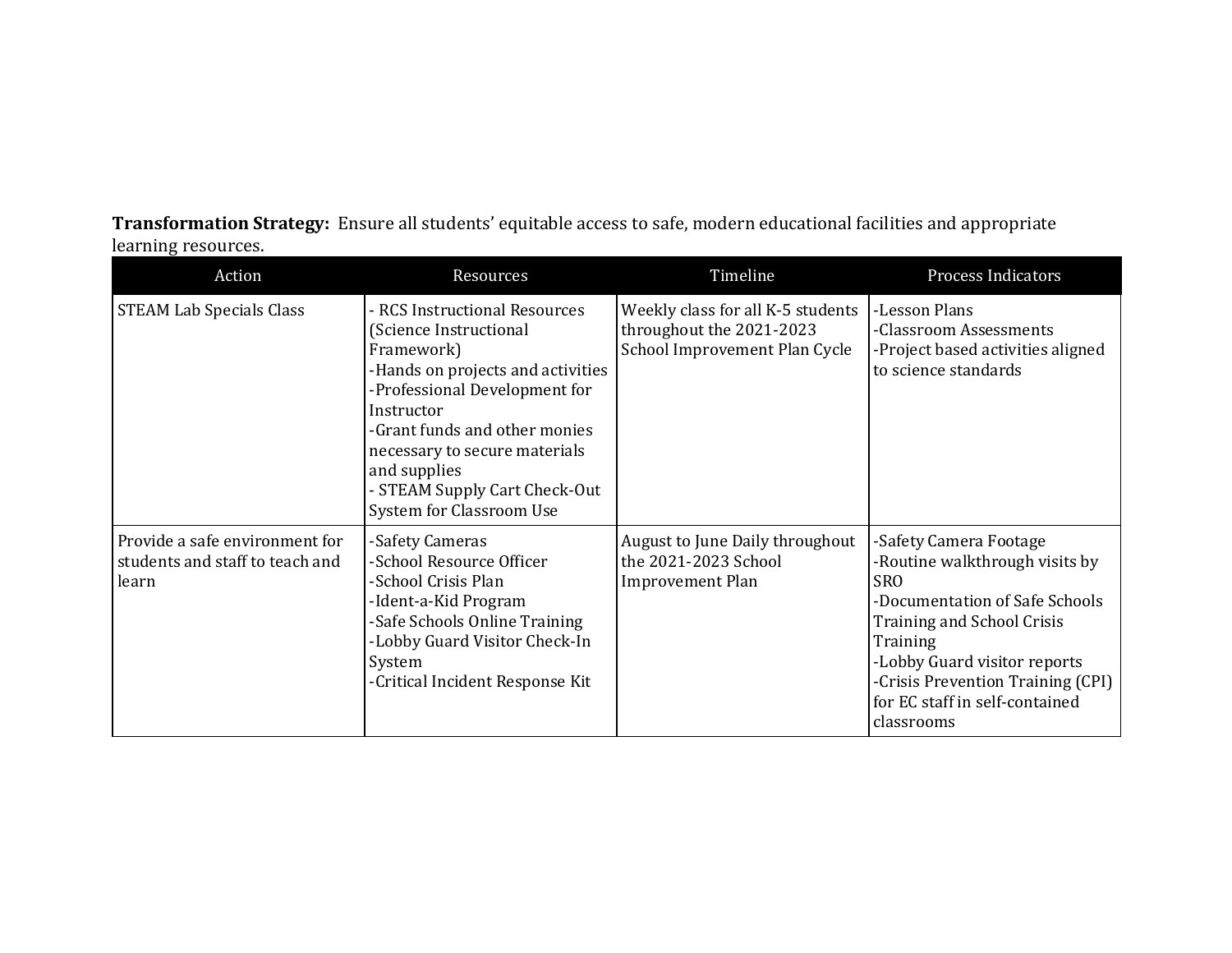**Transformation Strategy:** Initiate, sustain, and leverage strong external partnerships that support student learning and school success.

| Action                                                                                             | Resources                                                                                                                                                                                                      | Timeline                                                                                                                                             | <b>Process Indicators</b>                                                                                                                                        |
|----------------------------------------------------------------------------------------------------|----------------------------------------------------------------------------------------------------------------------------------------------------------------------------------------------------------------|------------------------------------------------------------------------------------------------------------------------------------------------------|------------------------------------------------------------------------------------------------------------------------------------------------------------------|
| Continue to provide family<br>engagement opportunities both<br>whole school and by grade level     | -Title I Parent Engagement<br>Coordinator<br>-Grade Level Teachers<br>-Grade Level Resource Materials                                                                                                          | -One Whole School Family<br>Engagement Night each<br>semester<br>-Grade levels will host family<br>involvement events a minimum<br>of once each year | - Documented attendance at<br>whole school or K-2, 3-5 family<br>engagements nights<br>- Documented attendance at<br>grade level parent engagement<br>activities |
| Continue to promote and recruit<br><b>Lunch Buddies</b>                                            | -Lunch Buddies<br>-School Counselor<br>-Local Government agencies<br>(Rutherfordton Police,<br>Rutherfordton Fire Department,<br>$etc.$ )<br>- Partner with the community<br>(i.e. Businesses, churches, etc.) | Monthly October to May<br>throughout the 2021-2023<br>School Improvement Plan                                                                        | -Lunch Buddies Log                                                                                                                                               |
| Continue to promote and recruit<br><b>Reading Buddy Mentors</b>                                    | -Mentors<br>-School Counselor<br>Local Government agencies<br>(Rutherfordton Police,<br>Rutherfordton Fire Department,<br>etc.)<br>-Partner with the community<br>(i.e. Businesses, churches, etc.)            | Weekly October to May<br>throughout the 2021-2023<br>School Improvement Plan                                                                         | -Reading Mentor Log                                                                                                                                              |
| Provide timely communication<br>parents/guardians and the<br>community through multiple<br>mediums | -Class Dojo<br>-Phone Calls<br>-Facebook<br>-School Website<br>-Rocket Family Weekly Update                                                                                                                    | August to June Daily throughout<br>the 2021-2023 School<br><b>Improvement Plan</b>                                                                   | -Teacher Communication Logs<br>-Class and individual student<br>reports in Dojo<br>-Historical records of Facebook,<br>School Edible and Website                 |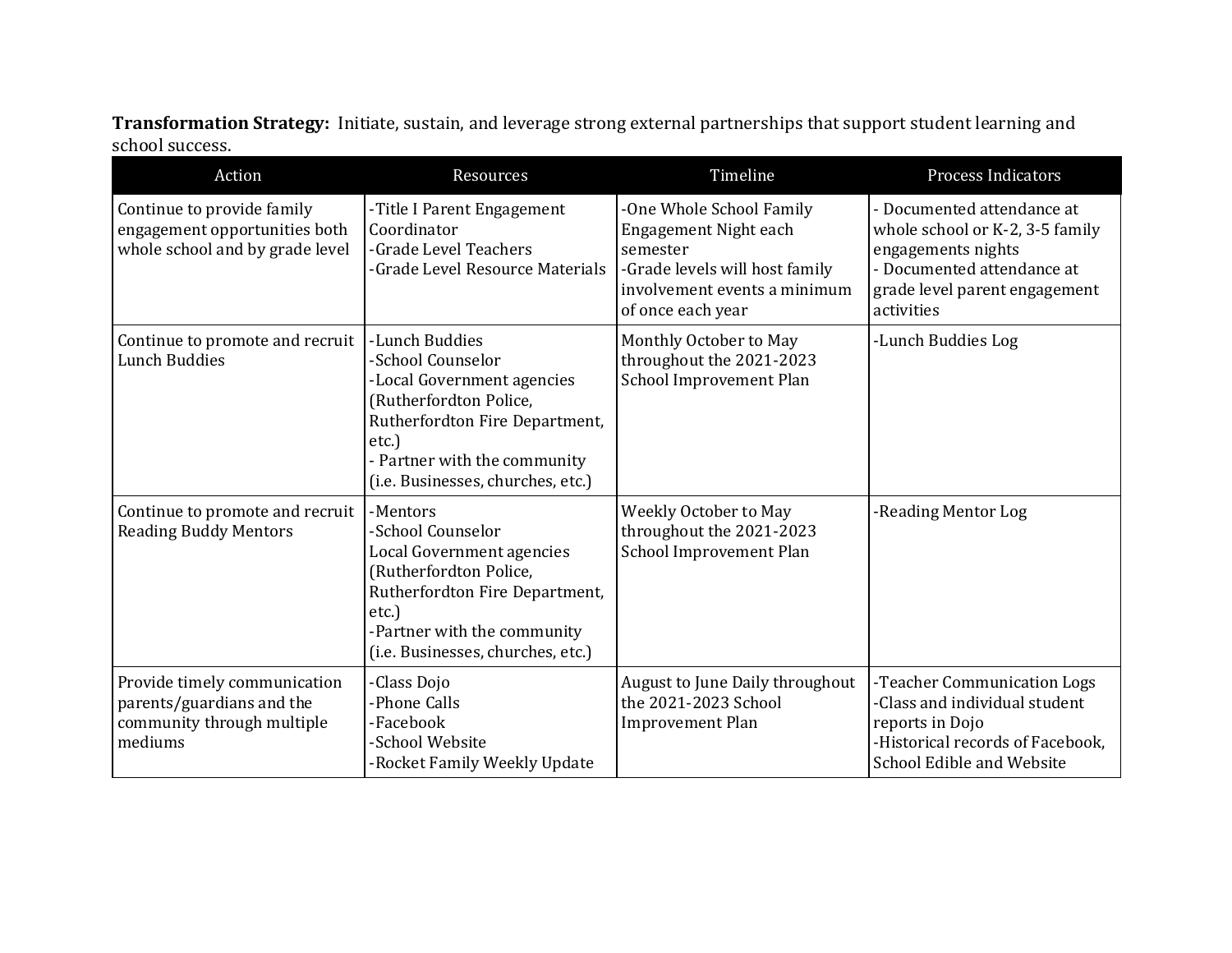| Enhance student services with<br>our Backpack Food Program<br>and school clothes closet       | -Guidance Counselor<br>-Community Donations<br>-RHI Legacy Foundation<br>-Second Harvest                                                    | Weekly during the 2021-2023<br>school years            | - Backpack Food Program<br>Survey<br>-Backpack Food Program<br><b>Participation Documentation</b> |
|-----------------------------------------------------------------------------------------------|---------------------------------------------------------------------------------------------------------------------------------------------|--------------------------------------------------------|---------------------------------------------------------------------------------------------------|
| Utilize partnerships with local<br>agencies to support student<br>learning and school success | -Friendship Club with First<br>United Methodist in<br>Rutherfordton to help<br>students with academics and<br>social and emotional learning | Weekly during the 2021-2023<br>School Improvement Plan | -Log of participants                                                                              |

**SMART Goal 3 Statement:** Rutherfordton Elementary will increase overall student proficiency on the North Carolina End-of-Grade Test of Science to at least 75% during the 2021-2022 school year and to at least 85% during the 2022-2023 school year.

|  |  | Transformation Strategy: Engage every student in rigorous, personalized learning focused on college and career success. |  |  |
|--|--|-------------------------------------------------------------------------------------------------------------------------|--|--|
|--|--|-------------------------------------------------------------------------------------------------------------------------|--|--|

| Action                                                                                                                                                                     | <b>Resources</b>                                                                | Timeline                                                                                                                                               | <b>Process Indicators</b>                          |
|----------------------------------------------------------------------------------------------------------------------------------------------------------------------------|---------------------------------------------------------------------------------|--------------------------------------------------------------------------------------------------------------------------------------------------------|----------------------------------------------------|
| K-5 teachers will utilize the<br><b>Rutherford County Schools</b><br>Science Instructional Framework   Instructional Framework)<br>(SIF) to guide and plan<br>instruction. | - RCS Science Instructional<br>Framework Resources (Science<br>-Mystery Science | Daily throughout the 2021-2023 - Daily Lesson Plans, resources<br>School Improvement Plan<br>- Monitored weekly by teachers<br>during grade level PLCs | - Grade Level meeting notes from  <br>weekly PLC's |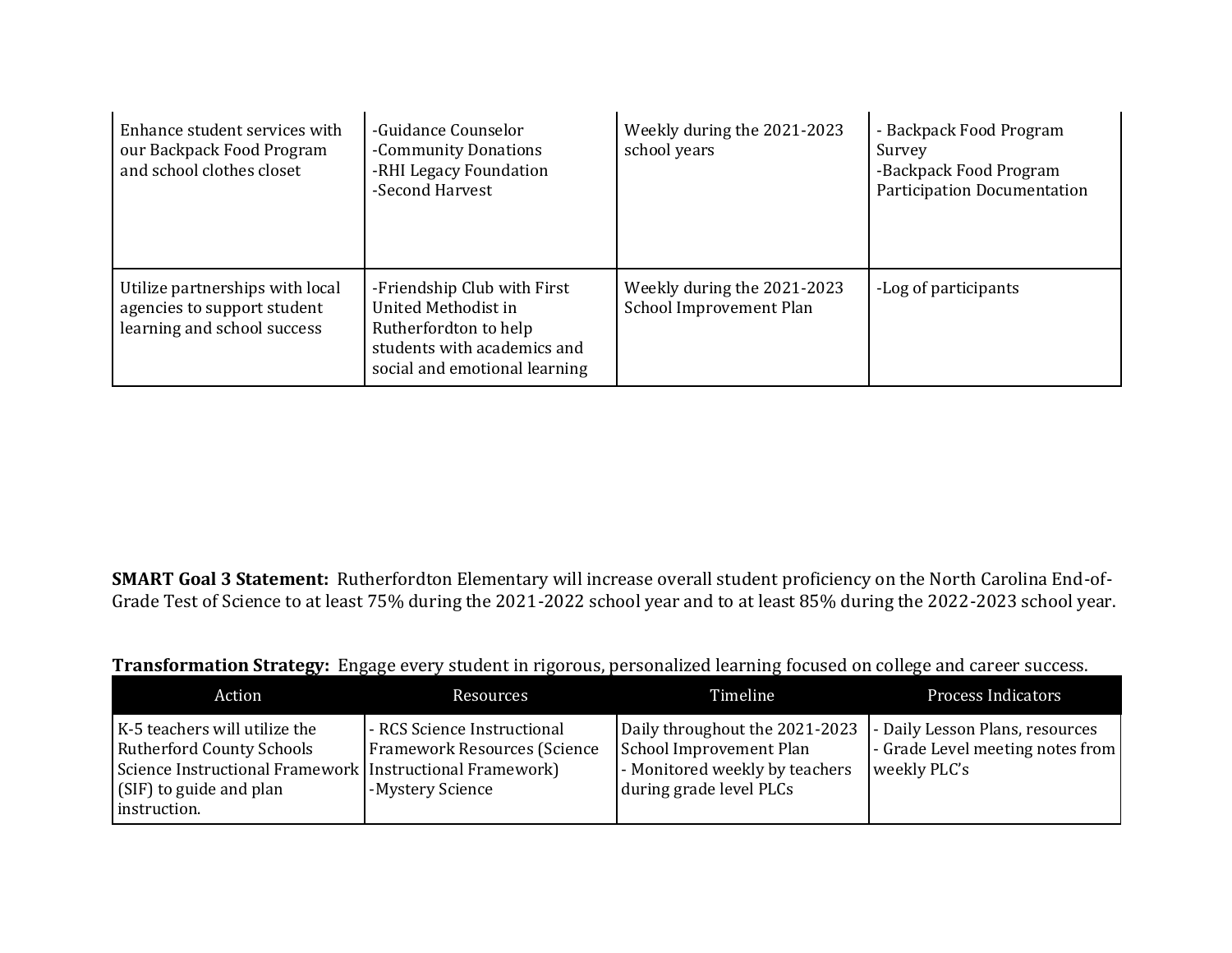|                                                                                                                                                                                                                                                                                                                                  | - Assessment data including<br>EOG, formative and summative<br>assessments<br>- Promethean Board, iPads, and<br>other technology<br>- Instructional Coach<br>- Lesson Plans                                                                                                                                     |                                                                                                | - Assessments including: EOG<br>scores, MAP Scores, and<br>classroom assessments<br>- Administration Observation<br>data                                   |
|----------------------------------------------------------------------------------------------------------------------------------------------------------------------------------------------------------------------------------------------------------------------------------------------------------------------------------|-----------------------------------------------------------------------------------------------------------------------------------------------------------------------------------------------------------------------------------------------------------------------------------------------------------------|------------------------------------------------------------------------------------------------|------------------------------------------------------------------------------------------------------------------------------------------------------------|
| K-5 Instructional Teams will<br>develop standards-aligned units<br>of instruction for Science. Units<br>will include learning objectives<br>and criteria for mastery pre- and<br>post-tests to assess student<br>mastery, well-designed learning<br>activities aligned to learning<br>objectives, and corresponding<br>materials | -Weekly common grade level<br>planning for teachers<br>- RCS Instructional Resources<br>including SIF<br>- Science standards<br>- Planning notes with special<br>education and ELL teachers to<br>ensure units address the needs<br>of all learners<br>-Discovery Education<br>-Science TechBook<br>-NC WiseOwl | Daily throughout the 2021-2023<br>School Improvement Plan                                      | -Learning Objectives and criteria<br>listed for mastery<br>-Pre-tests<br>-Post-tests<br>-Learning activities<br>-Student Surveys of<br>engagement/interest |
| <b>STEAM Lab Specials Class</b>                                                                                                                                                                                                                                                                                                  | - RCS Instructional Resources<br>(Science Instructional<br>Framework)<br>-Hands on projects and activities<br>-Professional Development for<br>Instructor<br>-Grant funds and other monies<br>necessary to secure materials<br>and supplies                                                                     | Weekly class for all K-5 students<br>throughout the 2021-2023<br>School Improvement Plan Cycle | -Lesson Plans<br>-Classroom Assessments<br>-Project based activities aligned<br>to science standards                                                       |
| Create and provide<br>differentiated lessons and<br>assignments to target<br>personalized learning for all<br>students                                                                                                                                                                                                           | -RCS Instructional Resources<br>(SIF)<br>-Freckle<br>-Education Galaxy & Liftoff<br><b>Adaptive Intervention Program</b>                                                                                                                                                                                        | Daily throughout the 2021-2023<br>School Improvement Plan                                      | -Lesson Plans indicating<br>differentiating of needs and<br>personalized learning                                                                          |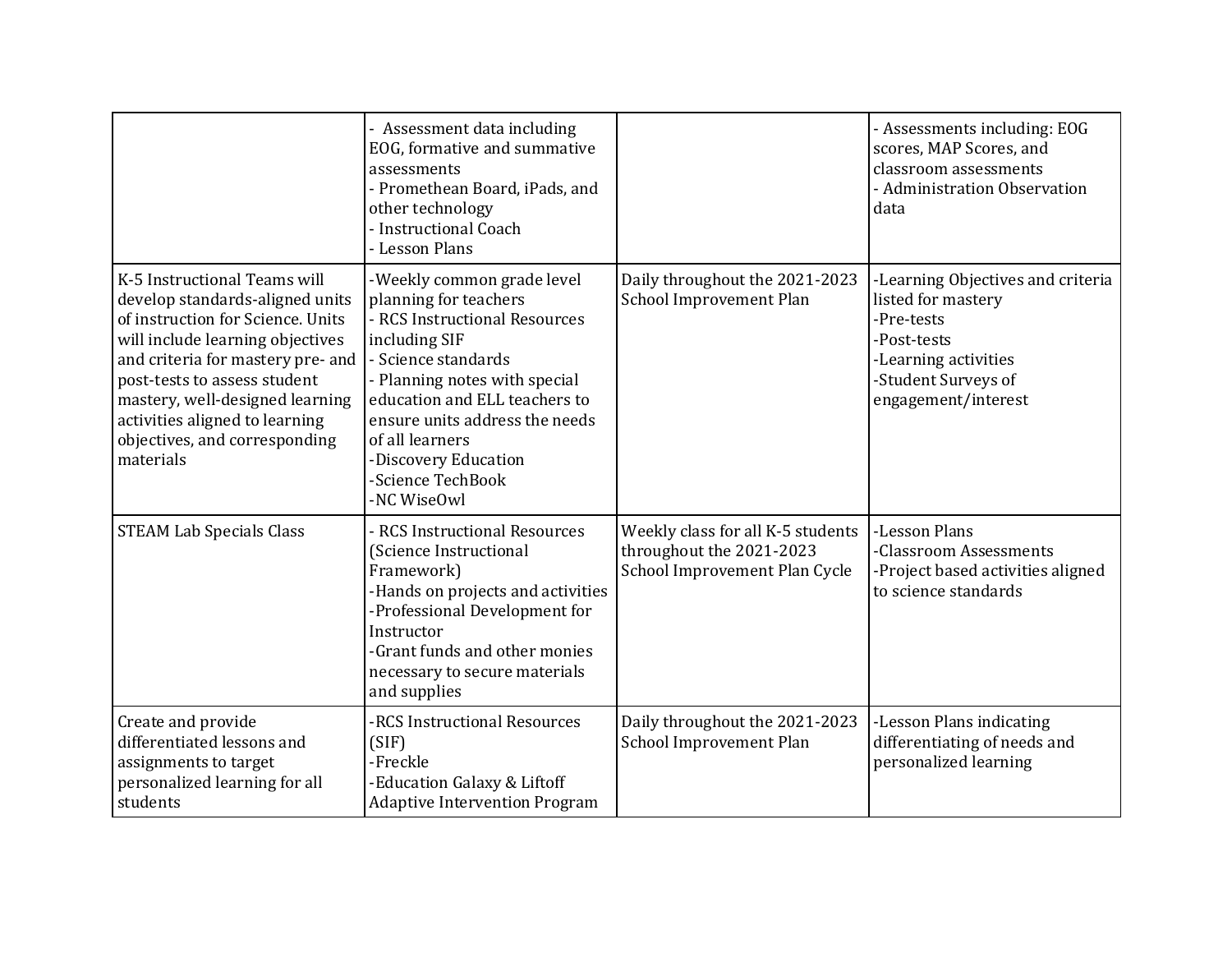| -EOG data, formative and<br>summative classroom |  |
|-------------------------------------------------|--|
| assessments<br>-NC Check-Ins for grade 5        |  |

**Transformation Strategy:** Ensure that a comprehensive, integrated system of support fosters students' social and emotional health.

| Action                                                                                                                                                                          | Resources                                                                                                                                     | Timeline                                                                           | <b>Process Indicators</b>                                                                                                                                      |
|---------------------------------------------------------------------------------------------------------------------------------------------------------------------------------|-----------------------------------------------------------------------------------------------------------------------------------------------|------------------------------------------------------------------------------------|----------------------------------------------------------------------------------------------------------------------------------------------------------------|
| Implement school-wide core<br>behavior practices. These<br>practices will promote success<br>for all students                                                                   | - MTSS Behavior School Matrix<br>- Classroom Discipline Data<br>- School-wide Discipline Data<br>-Monthly Data Meetings<br>- School Counselor | August to June Daily throughout<br>the 2021-2023 School<br><b>Improvement Plan</b> | -Office Discipline Referrals<br>-Class Dojo Reports School-wide<br>-MTSS Behavior Data<br>-School-wide Celebrations based<br>on individual class participation |
| Implement the Second Step<br>Social and Emotional Learning<br>Curriculum Pre-K-5th Grade with<br>fidelity                                                                       | -SEL Weekly and Daily Lessons<br>-SEL Trainings with Gladstone                                                                                | August to June Daily throughout<br>the 2021-2023 School<br><b>Improvement Plan</b> | -BOY Pre-Test and EOY Post-Test                                                                                                                                |
| School counselor will provide<br>classroom guidance, small group<br>and individual counseling in<br>order to meet the social and<br>emotional learning needs of all<br>students | -School Counseling Program<br>-SEL resources<br>-Social Skills Intervention<br>Groups                                                         | August to June Daily throughout<br>the 2021-2023 School<br><b>Improvement Plan</b> | -School Counseling Calendars<br>-MTSS Behavior Data                                                                                                            |
| School-Wide Behavior Tracking<br>through the use of Class Dojo                                                                                                                  | -Individual Classroom Reports<br>(daily, weekly, monthly, etc.)                                                                               | August to June Daily throughout<br>the 2021-2023 School<br><b>Improvement Plan</b> | -MTSS Behavior Data                                                                                                                                            |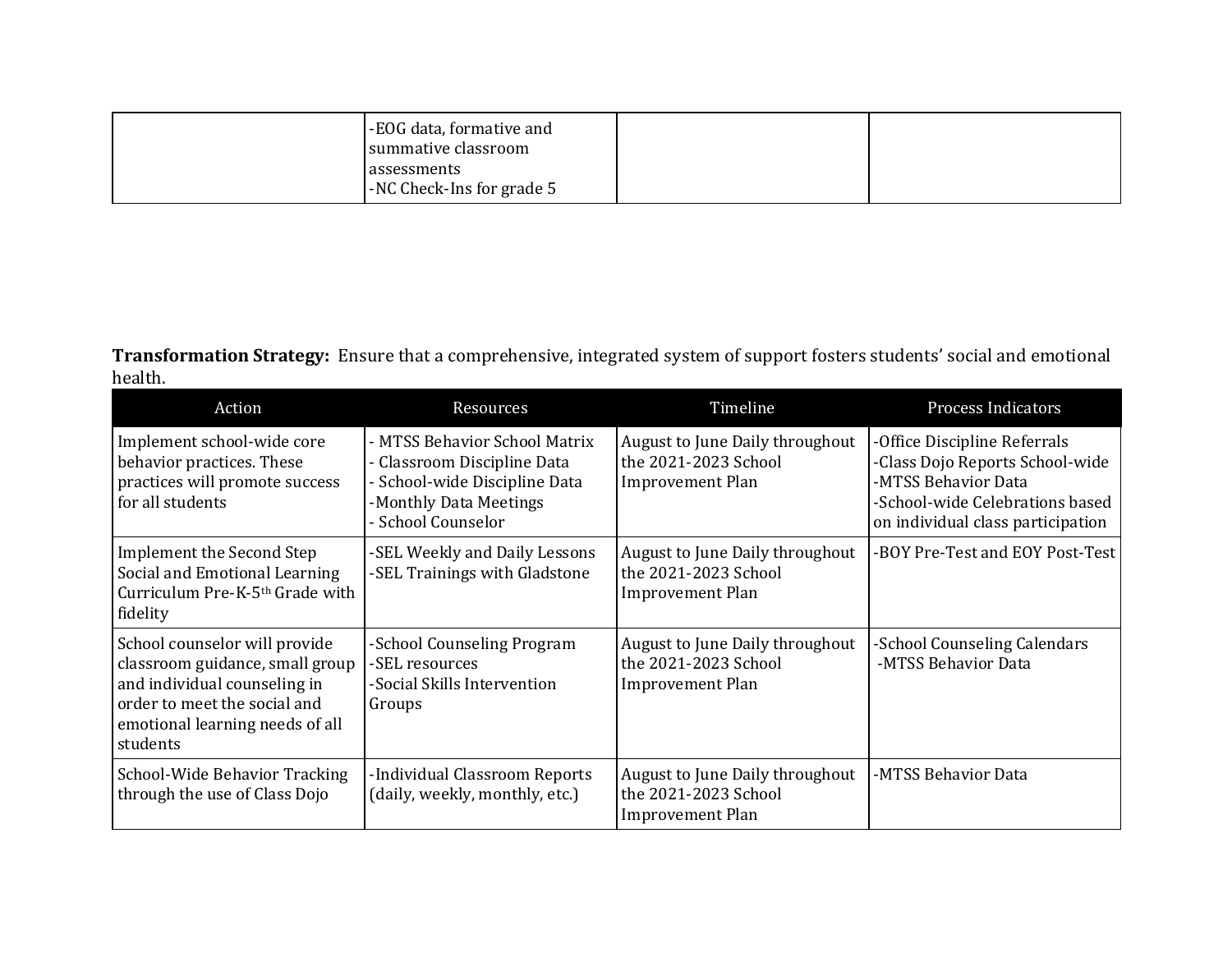|                                                                                                                        | -Individual Student Reports<br>(daily, weekly, monthly, etc.)                                                                                                                                                                                         |                                                                                     | -Plans developed to specific<br>student needs and monitored<br>with fidelity   |
|------------------------------------------------------------------------------------------------------------------------|-------------------------------------------------------------------------------------------------------------------------------------------------------------------------------------------------------------------------------------------------------|-------------------------------------------------------------------------------------|--------------------------------------------------------------------------------|
| <b>Outside Agency Referrals</b>                                                                                        | -Family Preservation<br>-Solid Foundations<br>-Preferred Choice Health Care<br>-Department of Social Services<br>-Outreach Specialist<br>-School Social Worker<br>- Mobile Crisis                                                                     | August to June Daily throughout<br>the 2021-2023 School<br><b>Improvement Plan</b>  | - Referral Tracking Data and<br>follow-up                                      |
| Implement a cross-grade level<br>reading buddy program                                                                 | -Master Schedule that allows 20<br>minutes of time to allow whole<br>school implementation at least<br>twice each six weeks<br>- Match grade levels with one<br>another based on grade level<br>population and availability of<br>other support staff | Monitored by administration<br>and grade levels to ensure<br>fidelity               | - Student and staff surveys                                                    |
| Continue efforts for continuous<br>problem solving for students<br>with the Student Services<br>Management Team (SSMT) | -SSMT Committee<br>(Administration, School<br>Counselor, School Nurse, School<br>Social Worker)<br>-SSMT Online Referral Form for<br>teachers and staff                                                                                               | <b>August to June Weekly</b><br>throughout the 2021-2023<br>School Improvement Plan | -SSMT Weekly Notes and follow-<br>ups regarding student concerns<br>and issues |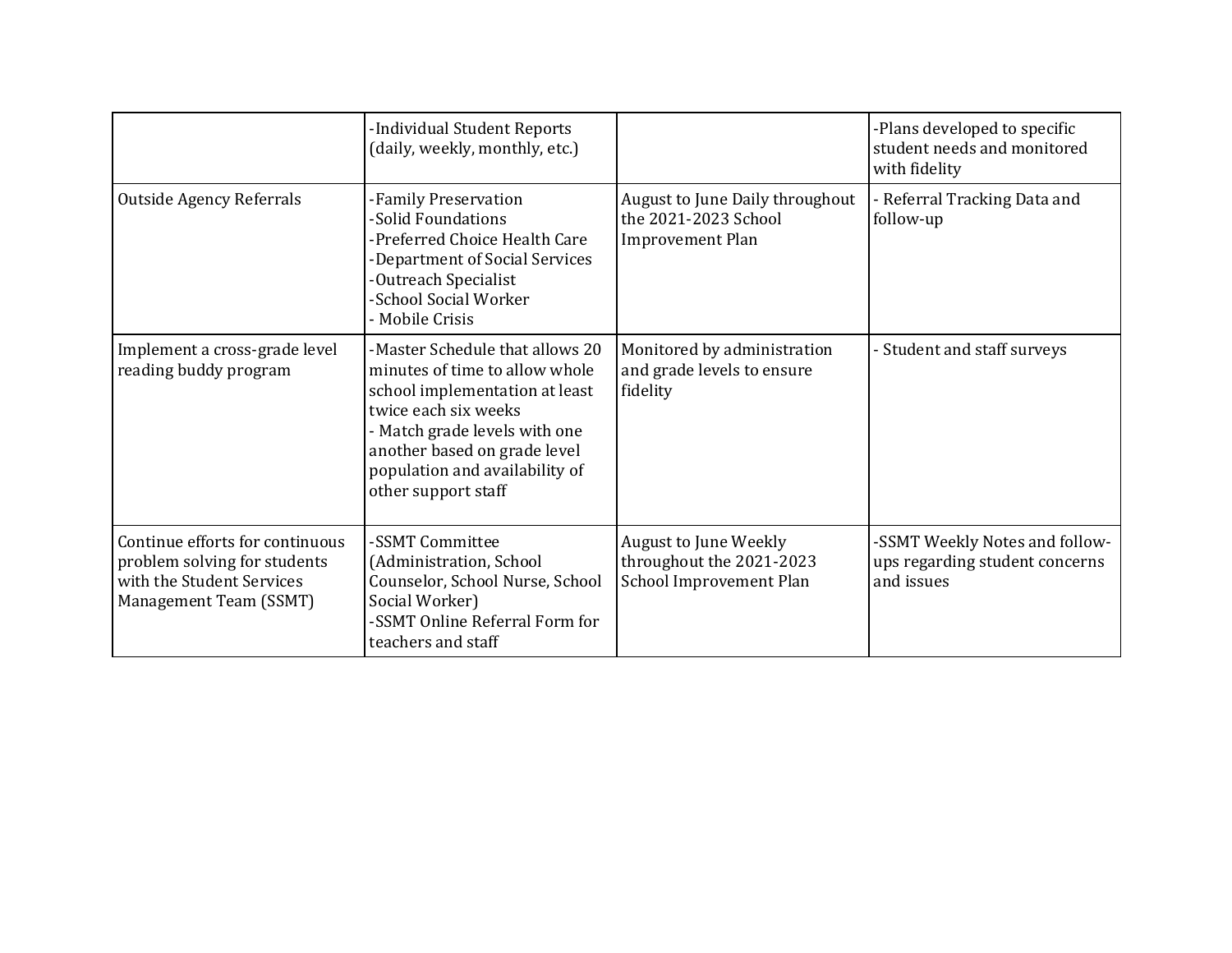**Transformation Strategy:** Ensure all students' equitable access to safe, modern educational facilities and appropriate learning resources.

| Action                                                                     | Resources                                                                                                                                                                                                                                                                                                | Timeline                                                                                       | <b>Process Indicators</b>                                                                                                                                                                                                                                             |
|----------------------------------------------------------------------------|----------------------------------------------------------------------------------------------------------------------------------------------------------------------------------------------------------------------------------------------------------------------------------------------------------|------------------------------------------------------------------------------------------------|-----------------------------------------------------------------------------------------------------------------------------------------------------------------------------------------------------------------------------------------------------------------------|
| <b>STEAM Lab Specials Class</b>                                            | - RCS Instructional Resources<br>(Science Instructional<br>Framework)<br>-Hands on projects and activities<br>-Professional Development for<br>Instructor<br>-Grant funds and other monies<br>necessary to secure materials<br>and supplies<br>- STEAM Supply Cart Check-Out<br>System for Classroom Use | Weekly class for all K-5 students<br>throughout the 2021-2023<br>School Improvement Plan Cycle | -Lesson Plans<br>-Classroom Assessments<br>-Project based activities aligned<br>to science standards                                                                                                                                                                  |
| Provide a safe environment for<br>students and staff to teach and<br>learn | -Safety Cameras<br>-School Resource Officer<br>-School Crisis Plan<br>-Ident-a-Kid Program<br>-SafeSchools Online Training<br>-LobbyGuard Visitor Check-In<br>System<br>-Critical Incident Response Kit                                                                                                  | August to June Daily throughout<br>the 2021-2023 School<br><b>Improvement Plan</b>             | -Safety Camera Footage<br>-Routine walkthrough visits by<br><b>SRO</b><br>-Documentation of SafeSchools<br>Training and School Crisis<br>Training<br>-LobbyGuard visitor reports<br>-Crisis Prevention Training (CPI)<br>for EC staff in self-contained<br>classrooms |

**Transformation Strategy:** Initiate, sustain, and leverage strong external partnerships that support student learning and school success.

| Action                          | Resources                  | Timeline                 | <b>Process Indicators</b>       |
|---------------------------------|----------------------------|--------------------------|---------------------------------|
| Continue to provide family      | -Title I Parent Engagement | -One Whole School Family | - Documented attendance at      |
| engagement opportunities both   | Coordinator                | Engagement Night each    | whole school or K-2, 3-5 family |
| whole school and by grade level | -Grade Level Teachers      | semester                 | engagements nights              |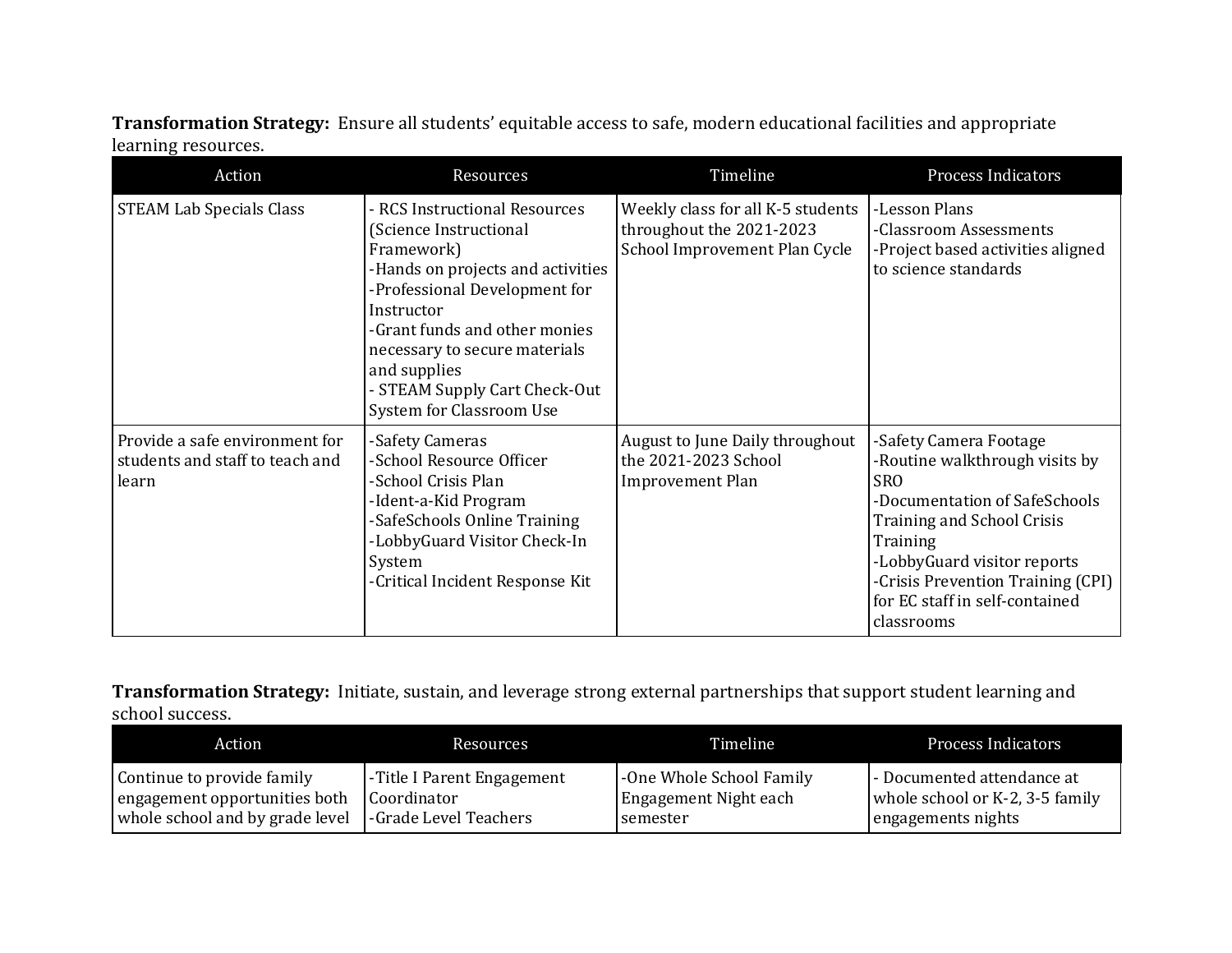|                                                                                                    | -Grade Level Resource Materials                                                                                                                                                                            | -Grade levels will host family<br>involvement events a minimum<br>of once each year | - Documented attendance at<br>grade level parent engagement<br>activities                                                                       |
|----------------------------------------------------------------------------------------------------|------------------------------------------------------------------------------------------------------------------------------------------------------------------------------------------------------------|-------------------------------------------------------------------------------------|-------------------------------------------------------------------------------------------------------------------------------------------------|
| Continue to promote and recruit<br><b>Lunch Buddies</b>                                            | -Lunch Buddies<br>-School Counselor<br>-Local Government agencies<br>(Rutherfordton Police,<br>Rutherfordton Fire Department,<br>etc.<br>- Partner with the community<br>(i.e. Businesses, churches, etc.) | Monthly October to May<br>throughout the 2021-2023<br>School Improvement Plan       | -Lunch Buddies Log                                                                                                                              |
| Continue to promote and recruit<br><b>Reading Buddy Mentors</b>                                    | -Mentors<br>-School Counselor<br>Local Government agencies<br>(Rutherfordton Police,<br>Rutherfordton Fire Department,<br>$etc.$ )<br>-Partner with the community<br>(i.e. Businesses, churches, etc.)     | Weekly October to May<br>throughout the 2021-2023<br>School Improvement Plan        | -Reading Mentor Log                                                                                                                             |
| Provide timely communication<br>parents/guardians and the<br>community through multiple<br>mediums | -Class Dojo<br>-Phone Calls<br>-Facebook<br>-School Website<br>-Rocket Family Weekly Update                                                                                                                | August to June Daily throughout<br>the 2021-2023 School<br><b>Improvement Plan</b>  | -Teacher Communication Logs<br>-Class and individual student<br>reports in Dojo<br>-Historical records of Facebook,<br>School Edilo and Website |
| Enhance student services with<br>our Backpack Food Program<br>and school clothes closet            | -Guidance Counselor<br>-Community Donations<br>-RHI Legacy Foundation<br>-Second Harvest                                                                                                                   | Weekly during the 2021-2023<br>school years                                         | - Backpack Food Program<br>Survey<br>-Backpack Food Program<br><b>Participation Documentation</b>                                               |